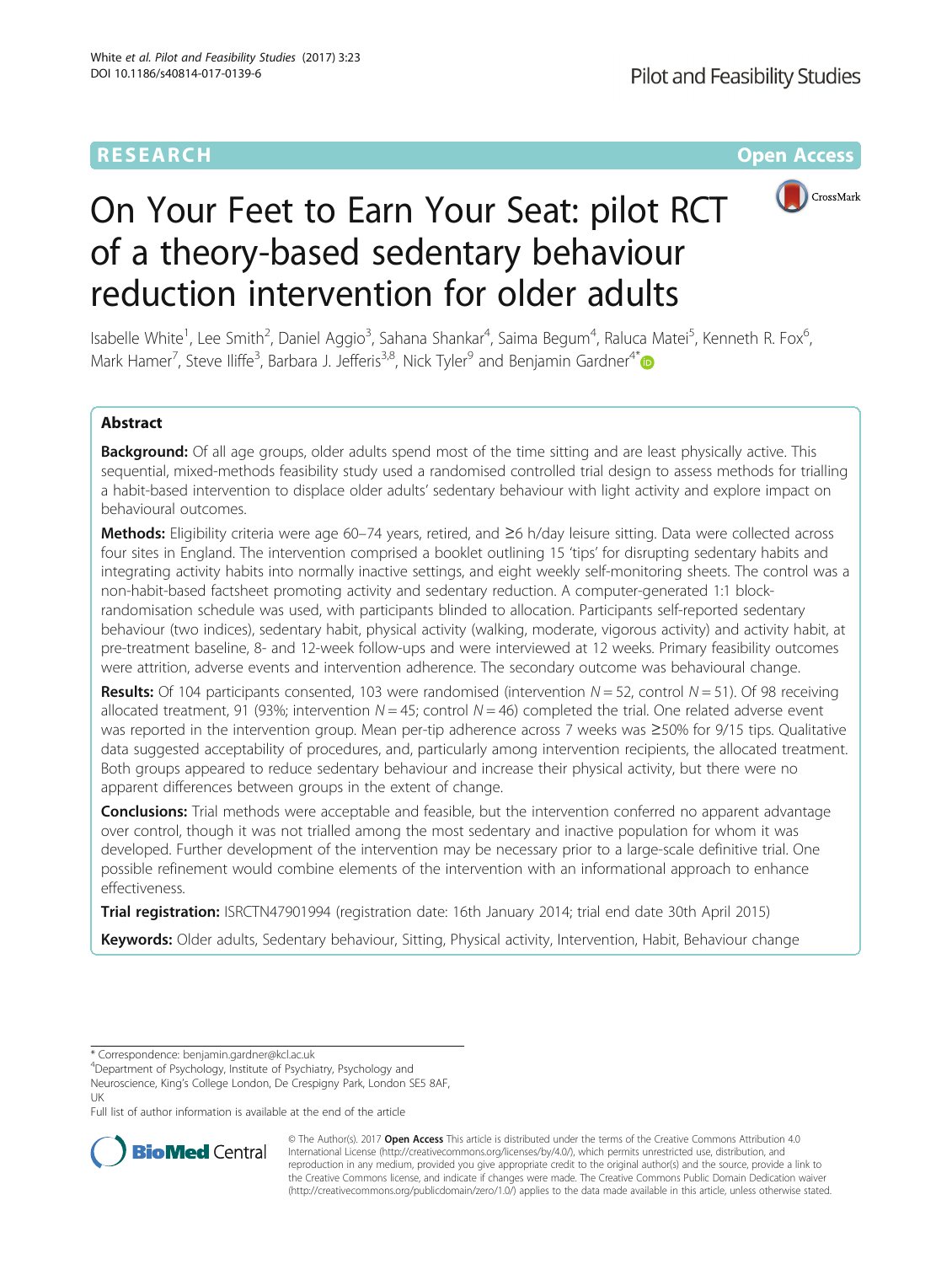# Background

While the benefits of physical activity (PA) for health are well-documented [[1\]](#page-12-0), an emerging literature suggests that sedentary behaviour (SB)—i.e. actions undertaken while sitting or reclining that expend 1.5 metabolic equivalents or less [[2\]](#page-12-0)—represents a potentially independent risk factor for mortality and morbidity [[3](#page-12-0)–[5](#page-12-0)]. It has been suggested that prolonged SB may be offset by around an hour of daily moderate-to-vigorous PA [\[6](#page-12-0)], but given the high prevalence of SB and low prevalence of PA among the general public [[7\]](#page-12-0), this may be an unrealistic behavioural target for many. Sedentary and inactive lifestyle puts older adults at particular risk; of all age groups, people aged 60 or older spend most waking hours sitting and do least PA [\[8](#page-12-0)–[11\]](#page-12-0). Interventions are needed to reduce SB in older adults, ideally by displacing sitting time with light or more intensive PA [[12](#page-12-0)–[15](#page-12-0)].

Few SB-reduction interventions have been developed for older adults. Several studies have variously reported reductions in SB indices or increases in light and moderate PA following provision of accelerometer feedback to older adults and individualised consultations on modifying SB [\[16](#page-12-0)–[19\]](#page-12-0). Self-regulatory strategies—e.g., setting goals, providing normative feedback, problem-solving and planning—have also been associated with declines in SB among older adults [\[18](#page-12-0), [20](#page-12-0), [21\]](#page-12-0). However, these interventions have been evaluated using uncontrolled, prepost designs. Moreover, these proposed intervention strategies have typically involved provision of one-to-one behavioural support. Such strategies are not only relatively resource-intensive, but also risk yielding only short-term benefits, which dissipate when intervention delivery ceases.

Habit formation has been proposed as a route to selfsustained behaviour change [[22](#page-12-0)]. Making PA habitual—i.e. automatically triggered in specific contexts, due to learned associations between contextual cues and actions [\[23, 24](#page-12-0)]—may 'lock in' PA gains over time [\[22](#page-12-0), [25](#page-12-0)]. Habits develop through 'context-dependent repetition'; repeatedly performing an action in a particular context reinforces context-behaviour associations, such that the habitual response becomes dominant in memory [\[26](#page-12-0)]. As habit forms, control over initiation of action becomes less reliant on memory, attention and motivation, making the behaviour automatic and easier to perform [\[27](#page-12-0)]. By virtue of its automaticity, habitual PA may be performed even when conscious intentions are weak [\[28](#page-12-0)]. Tentative evidence suggests that simple actions may become habitual more quickly than complex actions [\[29](#page-12-0)]. Integration of 'small' PA that changes into everyday routines (such as balance exercises while working at a kitchen bench), may be the most feasible strategy for forming habits, and so maintaining behaviour, among sedentary and inactive older adults [\[30](#page-12-0)–[32\]](#page-12-0).

# The present study: aims and objectives

This study presents a pilot trial of an intervention, based on the habit-formation model, which aims to reduce and displace SB with light PA among older adults [\[33](#page-12-0)]. The intervention centres on a booklet (titled 'On Your Feet to Earn Your Seat'), comprising tips for reducing sitting and integrating PA habits into everyday routines, and a series of tick-sheets to self-monitor progress. Our previous uncontrolled trial, undertaken in two samples of older adults aged 60–75 years, demonstrated that both samples viewed the intervention positively, found the tips easy to follow and reported health and wellbeing improvements [\[34](#page-12-0)]. This paper reports findings from a sequential, mixed-methods feasibility study consisting of a parallel randomised controlled trial, comparing our intervention to a non-habit, information-only control treatment and subsequent semi-structured interviews with trial participants. The study was designed to inform a decision about whether to proceed to a large-scale definitive controlled trial and had two objectives: first, to explore the feasibility of trial procedures and acceptability of the allocated treatments and second, to explore potential effects on sedentary and PA behaviour and habit. We intended to progress to a larger trial if trial procedures were feasible, and the intervention acceptable.

The present trial is registered (ISRCTN47901994). Finer theoretical rationale, methodological details and unforeseen deviations from registered procedures have been described in an open-access published protocol [[33](#page-12-0), [35\]](#page-12-0).

# Methods

# Study design and procedure

This study used a sequential mixed-methods design, consisting of a RCT that generated quantitative data and subsequent semi-structured interviews that generated qualitative data on participants' experiences of the allocated treatment and trial procedures more broadly. A parallel two-arm RCT was undertaken, with participants individually randomised to receive either the habit-based intervention (intervention group) or a pre-existing factsheet describing UK government recommendations for PA and SB in older adulthood ([\[36\]](#page-12-0); control group). Participants were recruited from one of four clusters of sites in England: two general practices in north London; a foundation trust in Lincolnshire (Lincs); the outpatients' department of a general hospital in Surrey; and three general practices in Kent. Procedures were tailored according to resources at each site and were conducted by a team local to each site. All teams were trained by the Chief Investigator (BG; a social and health psychology researcher) and received a manual of localised study procedures. Data collection at the London sites was conducted by a team comprising a post-doctoral practising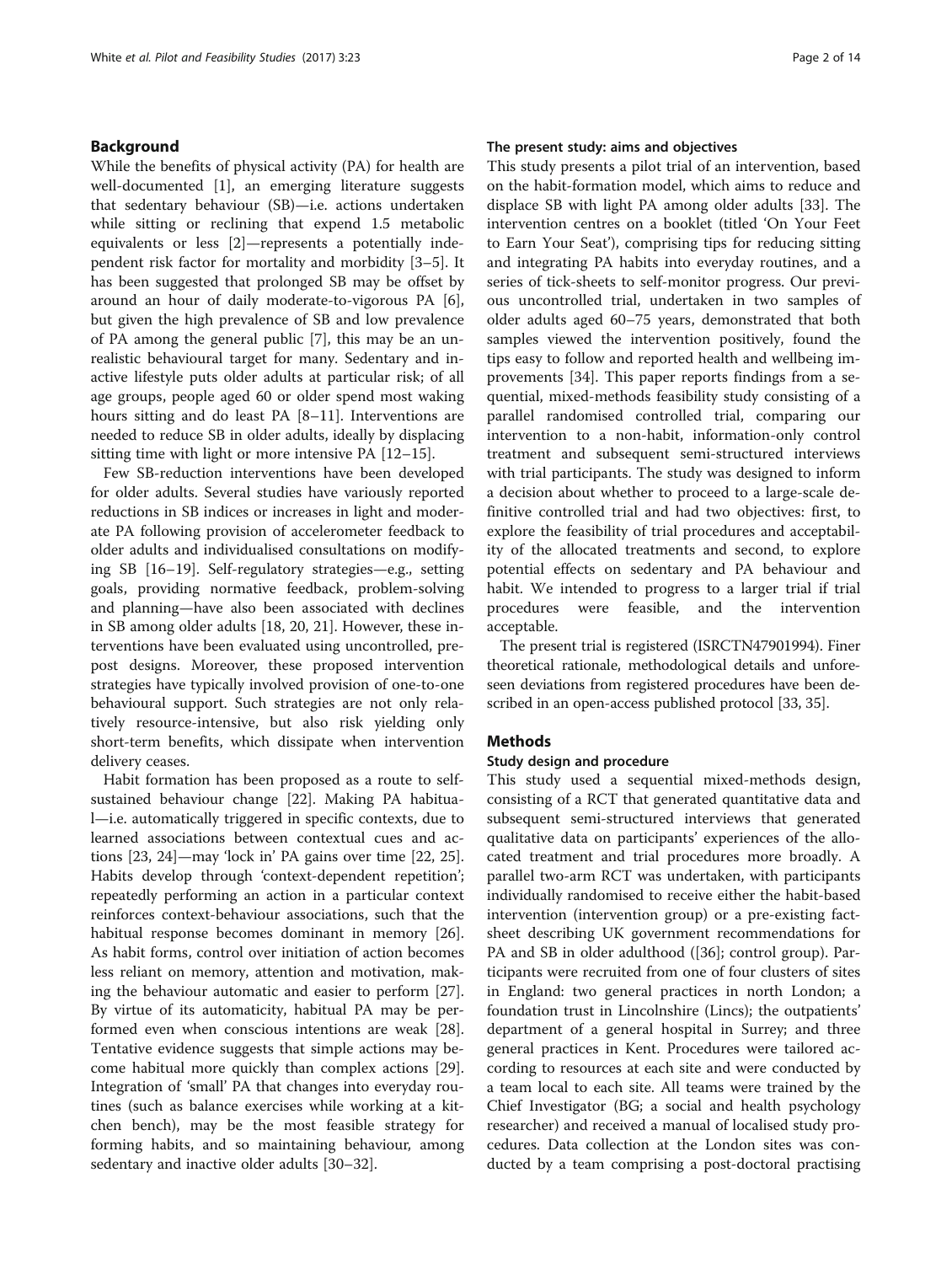health psychologist and four Masters-level graduate students of health psychology. Data collection at all other sites was conducted by a local research team of clinical studies officers with trials administration expertise, but no prior psychology or behaviour change qualifications.

At all sites, recruitment took place between June 2014 and January 2015, and data were collected between June 2014 and April 2015. Data collection was pre-planned to end in April 2015 due to funding constraints. While we sought a sample of 120 participants (60 per treatment group) to obtain sufficient data to capture variability and to inform a power calculation for a definitive RCT [\[33](#page-12-0)], no sample size limits were imposed at any site. Each site recruited as many participants as possible within the study period.

Potential participants were identified via a mailout at London, Surrey and Kent sites and public advertisements at the Lincs sites. Self-reportedly eligible individuals were consented into the study in their home or at a research clinic. Participants were randomised, after consent, by an independent trial administrator, using a computergenerated 1:1 block randomisation schedule [\[37\]](#page-12-0). Subsequent procedures were administered at research visits in participants' homes (London, Lincs), a research clinic (Surrey) or the home or research clinic according to preference (Kent). Participants were blinded to allocation, but data collectors and outcome assessors were not. Due to resource constraints, we neither assessed nor planned to assess intervention adherence or fidelity.

The allocated treatment was delivered around 1 week post-consent (i.e. the baseline visit). Participants completed self-report measures of behaviour, health and wellbeing prior to each of three research visits (baseline, 8 and 12 weeks post-baseline). The questionnaire was collected and objective functioning measures taken at each visit. A semi-structured exit interview was conducted at 12 weeks. At the London site only, participants received a £10 shopping voucher at each visit, and an additional £30 voucher conditional on completing all visits.

Primary outcomes focused on feasibility and acceptability (attrition, adverse events and, among the intervention group, adherence). Secondary outcomes were changes in behaviour (PA and sitting behaviour and habit). We also recorded, via interviews, participants' experiences of the study, to provide qualitative data to complement, elucidate and expand on findings from quantitative analyses. All procedures were approved by an NHS Research Ethics Committee (ref 13/LO/1549) and Clinical Research Networks local to each site.

# Participants

Eligible participants were: aged 60 to 74 years<sup>1</sup>, selfreportedly retired and sedentary (≥6 total leisure hours sitting per day). People with physical impairments precluding light intensity PA, lacking capacity to provide informed consent, living in the same household as another study participant, or unable to speak or read English fluently were ineligible. A planned inactivity criterion (self-reported ≤30 consecutive minutes of leisure time physical activity of ≥3 metabolic equivalents per week) was removed at the early stages of the trial because all participants meeting the criterion at consent were found to have increased their activity above this level at baseline [[35\]](#page-12-0). Due to errors made by a commercial mailout company and the postal service<sup>2</sup> (see [[35\]](#page-12-0)), recruitment rates (i.e. proportion of respondents to mailouts at London and Kent sites) could not be reliably estimated.

# Intervention and control treatments

The intervention consisted of a printed A5-sized information booklet outlining the health impact of SB and PA and 15 tips on reducing SB and forming PA habits, with eight printed 'tick-sheets' for participants to record daily adherence to tips for both intervention and data collection purposes. Tips recommended light PA (i.e. activity within the range of 1.5–3.0 metabolic equivalents [[15\]](#page-12-0)), covering aerobic, balance, flexibility, and musclestrengthening exercises, and reducing SB. Where possible, tips specified an everyday cue (e.g. 'when standing by the kitchen sink…') and a behaviour for performance when encountering the cue ('…stand on your tip toes and drop back down onto your heels'), with a healthrelated rationale ('this will increase bone density and reduce likelihood of falls'). 'Handy hints' were provided to offer less or more intensive variants of proposed activities, or actions likely to increase enactment. We originally planned to offer the intervention group, at 4 weeks post-baseline, motivational phone support from a practising health psychologist, but did not do so because we deemed it unfeasible for non-London site teams to be adequately trained in offering personalised, responsive and evidence-based behaviour change advice. A comprehensive description of intervention content is provided in Additional file [1:](#page-11-0) Table S1.

The control group received a printed A4-sized one-page NHS factsheet that outlines the health consequences of PA and SB, and describes UK government recommendations for the duration, frequency and intensity of PA, and suggests that sedentary time is minimised. It also provides examples of activities that increase PA and suggestions for reducing SB (see [[38\]](#page-12-0)). Both treatments were administered face-to-face in an individual session with each participant at the baseline visit.

# Data collection

Unless indicated, at all sites all data were collected at baseline, 8 and 12 weeks.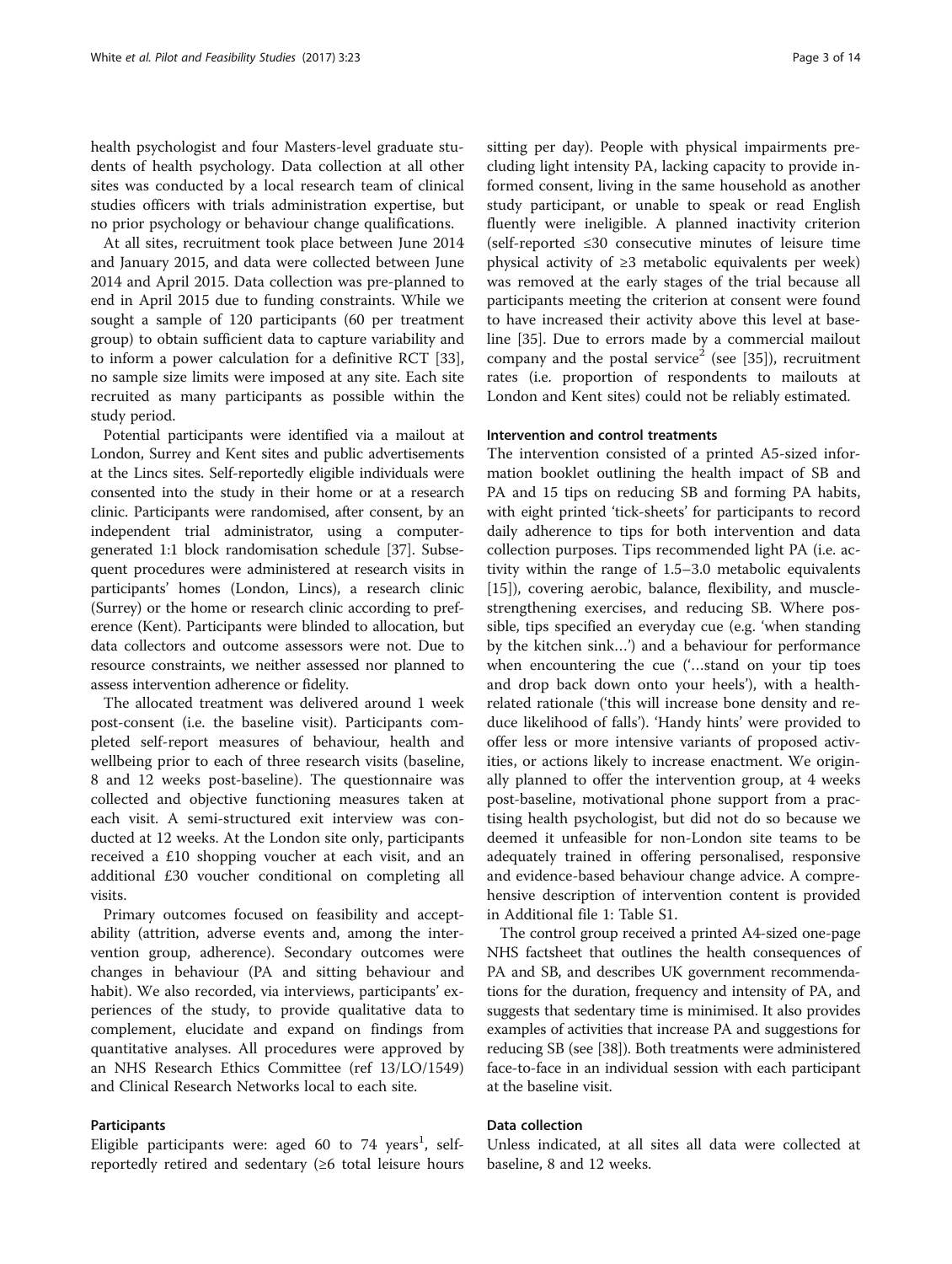# **Demographics**

Sex, age, ethnicity and education level (age when leaving school; university attendance [yes/no]) were selfreported in the baseline questionnaire.

## Primary outcomes: acceptability and feasibility

All sites were required to immediately notify the Chief Investigator of adverse events using a pro forma. Adherence to tips among the intervention group was calculated from seven tick-sheets for which full data were available (Weeks 2–8), each tick indicating that the participant had completed a corresponding tip on a specified day. Semi-structured interviews at 12 weeks focused on motivation for participation, and experiences of study procedures and allocated treatments, and were digitally recorded and transcribed verbatim. The duration of each research visit was also recorded, using a stopwatch, but these data are outside of the scope of this paper so are presented as supplementary material.

#### Secondary outcomes: behaviour and habit

Behaviour Total PA and SB were self-reported using the short-form International Physical Activity Questionnaire (IPAQ [[39\]](#page-12-0)), a measure that has shown test-retest reliability and convergence with objective PA and SB indices [[39, 40](#page-12-0)], and the Measure of Older Adults' Sedentary Time (MOST [\[41\]](#page-12-0)), which has been validated against objectively measured inactivity and summarises sedentary behaviour across seven domains (e.g. watching television, reading). Both measures operationalise SB as sitting time, and were adapted to refer to activity on the preceding day, to aid recall accuracy. IPAQ measures captured sitting, walking, moderate and vigorous PA. The latter three were measured via two items: 'Did you do any [walking/moderate physical activities/vigorous physical activities] yesterday?' (yes/no), '(If yes:) How much time did you spend walking/doing moderate physical activities/vigorous physical activities] yesterday?' SB was captured by a single item ('How much time did you spend sitting yesterday?'). Moderate PA was defined as 'activities that take moderate physical effort and make you breathe somewhat harder than normal', and vigorous PA 'activities that take hard physical effort and make you breathe much harder than normal'. Responses to all IPAQ and MOST items were provided in hours and minutes and were converted to minutes for analysis purposes. MOST data were summed across the seven activities to produce an aggregate score.

At the London sites only, participants were fitted with a thigh-worn accelerometer-inclinometer device (activ-PAL; PAL Technologies, Glasgow, Scotland) for 7-day wear, 1 week prior to baseline, 8- and 12-week visits, to capture SB and PA objectively. activPAL devices are posture-sensitive, so distinguish sitting (a form of SB) from standing or other light PA [\[42\]](#page-12-0). In the intervention group only, adherence to tips up to 8 weeks was selfreported using  $8 \times 7$ -day tick-sheets, with a tick recorded on each day a recommended activity was performed at least once.

Habit SB (i.e. sitting) and PA habit strength were each measured via a single item derived from the Self-Report Habit Index [[43\]](#page-12-0), previously validated to capture automaticity (i.e. '[Sitting/physical activity] is something I do without thinking' [\[44](#page-12-0)]).

Health, physical functioning and wellbeing Measures of objective physical functioning, and self-reported health and wellbeing, were also taken [\[33\]](#page-12-0), but are outside of the scope of this paper. Descriptions and analyses of these are presented as supplementary material (Fig. [1](#page-4-0)).

# Progression criteria

Data were evaluated according to whether they met the following criteria for progression from the present study to a larger, definitive trial: no serious adverse events (i.e. hospitalisation, life-threatening, death) occurred, and any adverse events related to treatment were experienced by less than 5% of participants in either group  $({\sim}3$  participants per group); attrition in either group was below 17%; and intervention adherence was above 50%. An additional criterion was that apparent between-group differences, regardless of statistical significance, should point to substantial gains on more behavioural indices among the intervention group relative to control. If all criteria were met, we intended to progress directly to a definitive trial. If the three former criteria were met and the additional criterion is not met, we intended to further refine the intervention prior to a definitive trial. If any of the former three criteria were not met, we intended to further refine the trial methods prior to any definitive trial.

No adverse events were anticipated in either group, given the emphasis of the intervention on incremental gains in light PA, and that the control treatment was publicly available. The 17% attrition criterion was based on an omnibus attrition rate derived from a review of 22 previous PA-promotion interventions (albeit over a 6 month period [\[45](#page-13-0)]). Although not directly related to trial feasibility, behavioural outcomes were used to inform a decision on whether the intervention was fully ready for a definitive trial.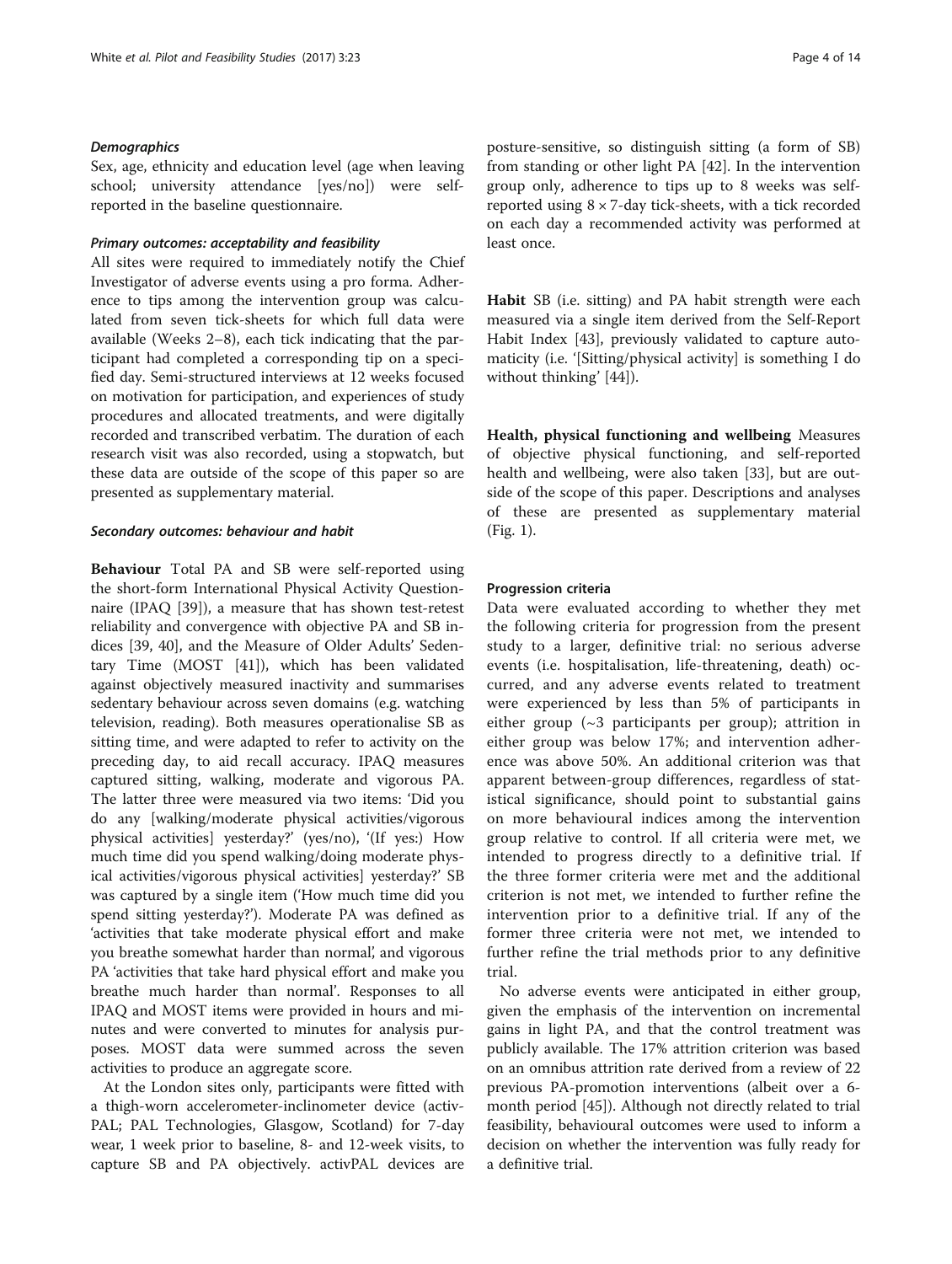<span id="page-4-0"></span>

# Analysis

## Primary outcomes: acceptability and feasibility

Attrition rates were summarised using descriptive statistics. Demographics, SB and PA for study completers and non-completers are described in Additional file [2:](#page-11-0) Table S2, and research visit duration across sites described in Additional file [3:](#page-11-0) Table S3.

Three adherence metrics were derived (Additional file [4](#page-11-0): Table S4). Mean weekly adherence to each tip was computed by summing total ticks recorded for that tip in that week and dividing by seven (i.e. 7 days). Mean total adherence to each tip was computed by summing all ticks for that tip across all seven tick-sheets and dividing by 49 (i.e.  $7 \text{ days} \times$ 7 weeks). A single global mean total adherence score was calculated by summing mean total adherence to each of the 15 tips and dividing by 15. All rates were multiplied by 100, for expression as percentages. Adherence was deemed to meet our progression criteria where the global mean total adherence score was above 50%.

Experiences of participation were synthesised via thematic analysis of verbatim interview transcripts. Due to limited resources, only a randomly selected subset of interviews were coded. We compensated for the lower quality of non-London site interviews, which could often not be extensively coded, by coding all 21 London site interviews. Of 84 interviews conducted, the analytic dataset thus comprised 46 interviews (55% of available data; 24 intervention, 22 control), including five each from Lincs and Surrey, and five from each of the three Kent subsites. Although not all interviews were analysed, theoretical saturation was reached from the London interviews alone, with no significant new findings emerging from interviews from non-London sites.

# Secondary outcomes: behaviour and habit

To assess the validity of self-reported behaviour, Spearman correlations, which allow for non-normally distributed data, were calculated between objective and self-reported SB and PA, using data from the London sites (Additional file [5:](#page-11-0) Table S5). Prior to analysis, raw activPAL data were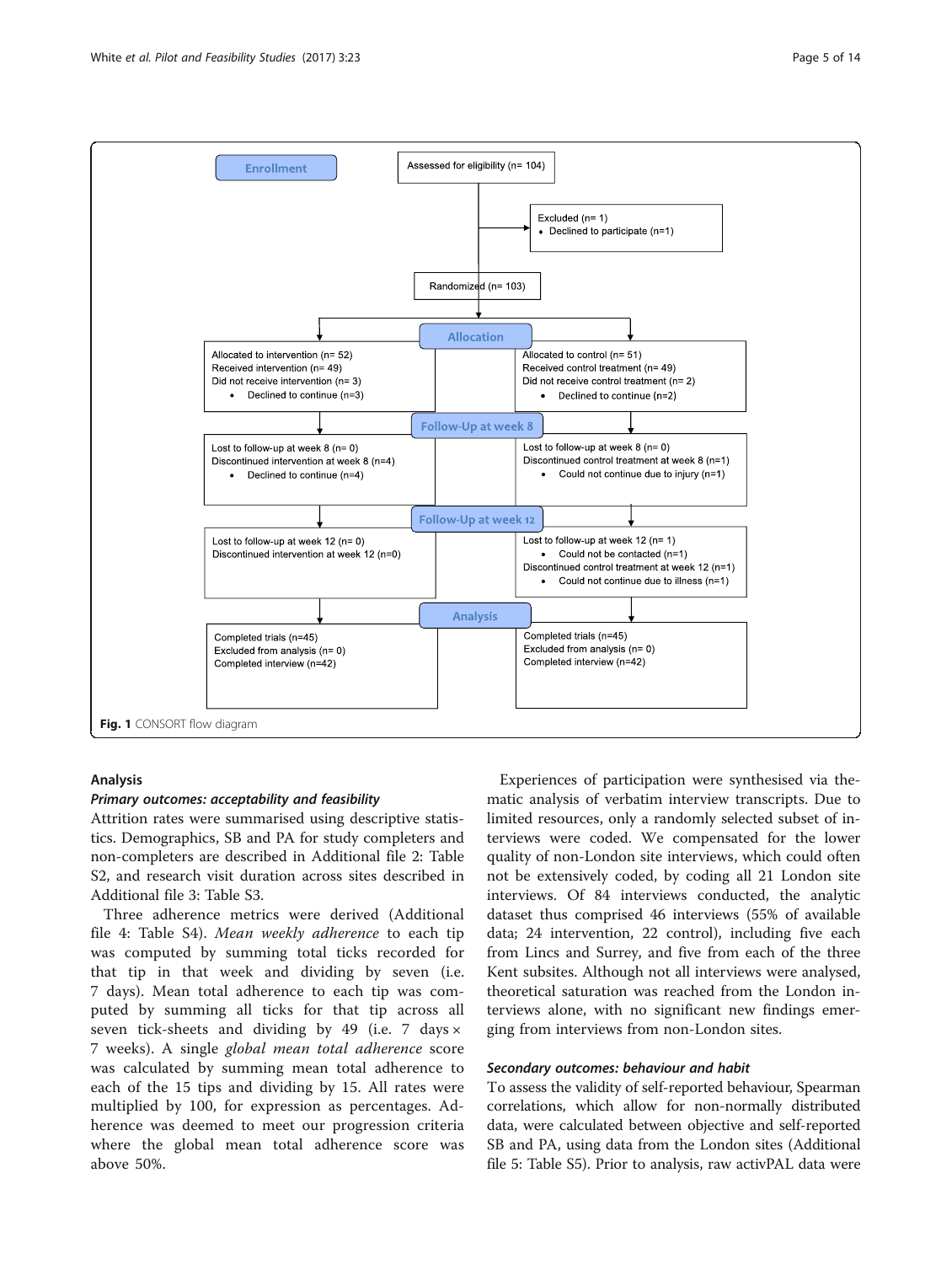visually inspected for unusual episodes. Participants for whom SB of 22 h or more was recorded on a single day in one of the 3 monitoring periods were assumed to have not worn the device for 7 full days and were removed from analyses pertaining to that monitoring period. For all other participants, SB data were derived from a standardised 16 h period (7 am–11 pm).

Given the exploratory nature of analysis, changes over the 12-week study period in behaviour and habit (and health and wellbeing; Additional file [6](#page-11-0): Table S6) were visually inspected. Inferential statistical tests were not employed, because the sample was not a priori powered to formally assess intervention effectiveness. To account for non-completers, corresponding data using baselineobservation-carried-forward analyses are reported in Additional file [7](#page-11-0): Table S7. To assess whether behaviour change might be attributable to habit formation, correlations were calculated between changes in SB and PA frequency and habit strength (Additional file [8](#page-11-0): Table S8).

# Results

# Sample description

Participants were consented between 26th June 2014 and 29th January 2015, with the final follow-up conducted on 30th April 2015. Across the four sites, 104 eligible participants were consented. Six withdrew prior to baseline. Of the remaining 98 participants, 49 were allocated to intervention and 49 to control. Around half of the sample was from the Kent site  $(N = 46)$ .

At baseline, SB estimates were consistently lower using the IPAQ than the MOST measure. On both measures, standard deviations indicated that estimated daily SB at baseline (typically 1 week post-consent) was below the 6 h/day (360 min/day) entry level criterion for a considerable proportion of participants in both groups, suggesting that SB levels may have changed between consent and baseline measurement. Consenting to participate may have stimulated SB reduction prior to treatment allocation.

Three themes emerged from the qualitative data. Two of these related to the acceptability of trial procedures and the allocated treatments, so are presented alongside primary outcomes below. One related to perceived behavioural and health changes and is presented alongside secondary outcomes (Table [1](#page-6-0)).

# Primary outcomes: acceptability and feasibility Attrition and adverse events

Of those receiving the allocated treatment  $(N = 98)$ , 45/ 49 (92%) intervention and 46/49 (94%) control participants completed the 12-week trial. Four intervention participants discontinued at 8 weeks, for reasons not reported. One control participant discontinued at 8 weeks (injury unrelated to participation), and two at week 12

(one due to illness unrelated to participation and one could not be contacted). Attrition in both groups was thus below the 17% criterion, so was deemed satisfactory. Attrition rates did not appear to differ between groups, nor were there differences between trial completers and non-completers (Additional file [2](#page-11-0): Table S2). Of 22 participants at the London site, all were fitted with accelerometers at all three time points, with 21 (95%) completing the 7-day accelerometer wear protocol at baseline, 19 (86%) at 8-week and 19 (86%) at 12-week follow-up.

One adverse event occurred: an intervention recipient reported that her shoulder became stiff and painful when attempting a stretch exercise recommended within the intervention booklet (tip not specified). She received GP and physiotherapist support and continued to try to adhere to the tips, completing the 12-week trial. No serious adverse events were recorded, so both treatments were deemed satisfactory.

# Adherence to tips (intervention group only)

Of 49 intervention group participants, 39 (80%) returned completed tick-sheets for analysis. Global mean total adherence, across all tips and all weeks (52.50%; 95% CI: 44.42, 60.48), was above our 50% cut-off and so the intervention was deemed satisfactory. Highest mean total adherence, across all weeks, was observed for tip 1 ('leave the house daily'; 74.46% [65.41, 82.83]), and lowest for tip 8 ('improve your posture'; 31.71% [20.46, 44.16]). Mean total adherence was above 50% for 9 of the 15 tips, indicating that these were more often performed than not (Table [2](#page-7-0)). Per-tip mean weekly adherence rates were consistently lowest at week 8, but the weeks at which adherence peaked varied (Additional file [4:](#page-11-0) Table S4).

# Qualitative analysis

Acceptability of trial procedures Participants indicated that they were generally motivated to participate to gain feedback on or improve their health and fitness, though some participated to express support for the research team or general practice that recruited them. There was no indication that shopping vouchers (London sites) incentivised participation.

No participant reported objecting to research visits, with most reporting them to be convenient and enjoyable. Those who wore accelerometers generally initially found them odd, but they became unobtrusive ('I put them on and just forgot about them'; London, control, participant ID202). Some reported mild skin irritation from the adhesives, so they declined to wear the device for the prescribed period.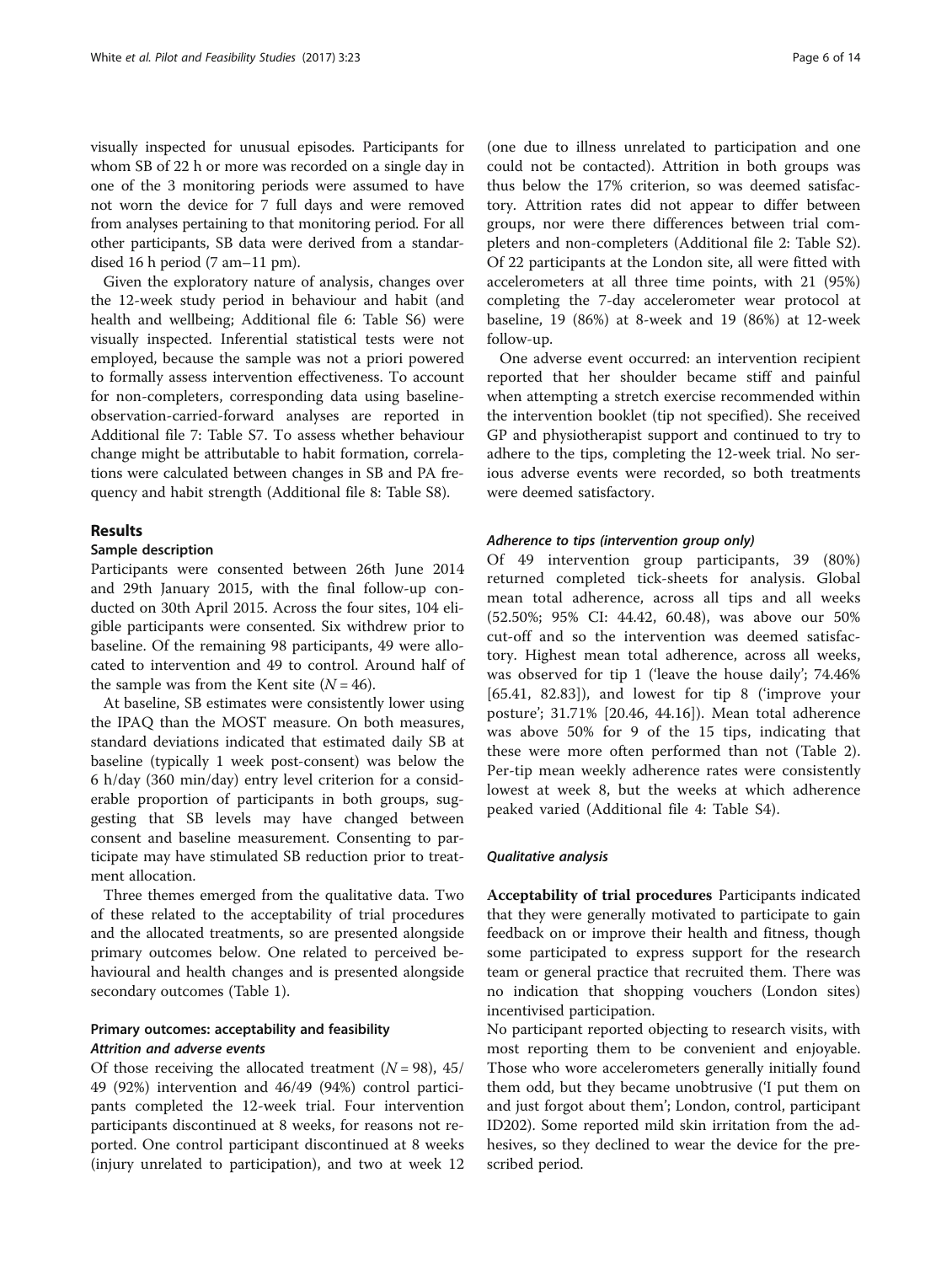<span id="page-6-0"></span>

|  |  | Table 1 Baseline demographics, physical activity and sedentary behaviour, including completers and post-baseline non-completers |  |  |  |  |  |  |
|--|--|---------------------------------------------------------------------------------------------------------------------------------|--|--|--|--|--|--|
|--|--|---------------------------------------------------------------------------------------------------------------------------------|--|--|--|--|--|--|

| Characteristics                       |                       | All participants | Intervention group<br>$(N = 49)$ | Control group<br>$(N = 49)$ |
|---------------------------------------|-----------------------|------------------|----------------------------------|-----------------------------|
| Demographics                          |                       |                  |                                  |                             |
| Gender: N (%)                         | Available, N          | 97               | 48                               | 49                          |
|                                       | Female                | 57 (59%)         | 29 (60%)                         | 28 (57%)                    |
| Age (years)                           | Available, N          | 95               | 46                               | 49                          |
|                                       | Mean (SD)             | 68.32 (3.78)     | 68.00 (4.05)                     | 68.61 (3.52)                |
| Ethnicity: N (%)                      | Available, N          | 94               | 46                               | 48                          |
|                                       | White                 | 91 (97%)         | 44 (6%)                          | 47 (98%)                    |
|                                       | Black                 | $\mathbf 0$      | $\mathbf 0$                      | $\mathsf{O}\xspace$         |
|                                       | Asian                 | $1(1\%)$         | 1(2%)                            | $\mathbf 0$                 |
|                                       | Mixed or other        | 2(2%)            | $1(2\%)$                         | 1(2%)                       |
| Marital status: N (%)                 | Available, N          | 96               | 47                               | 49                          |
|                                       | Single                | 7 (7%)           | 6 (13%)                          | 1(2%)                       |
|                                       | Married               | 72 (75%)         | 35 (75%)                         | 37 (76%)                    |
|                                       | Widowed               | 9(9%)            | 2(4%)                            | 7 (14%)                     |
|                                       | Divorced or separated | 8 (8%)           | 4 (9%)                           | 4 (8%)                      |
| Longstanding illness: N (%)           | Available N           | 94               | 46                               | 48                          |
|                                       | Yes                   | 69 (73%)         | 38 (83%)                         | 31 (65%)                    |
| Education, university: N (%)          | Available N           | 92               | 46                               | 46                          |
|                                       | Yes                   | 33 (36%)         | 14 (30%)                         | 19 (41%)                    |
| Education, age leaving school (years) | Available N           | 91               | 45                               | 46                          |
|                                       | Mean (SD)             | 16.34 (1.38)     | 16.11 (1.47)                     | 16.57 (1.28)                |
| Sedentary behaviour                   |                       |                  |                                  |                             |
| Sitting time (IPAQ; min/day)          | Available, N          | 90               | 45                               | 45                          |
|                                       | Mean (SD)             | 480.30           | 483.60 (212.25)                  | 477.00 (159.99)             |
| Sitting time (MOST; min/day)          | Available, N          | 96               | 48                               | 48                          |
|                                       | Mean (SD)             | 559.34 (213.99)  | 552.54 (206.18)                  | 566.15 (223.49)             |
| SB habit <sup>a</sup>                 | Available, N          | 95               | 47                               | 48                          |
|                                       | Mean (SD)             | 4.13 (0.80)      | 4.11(0.89)                       | 4.15 (0.71)                 |
| Physical activity                     |                       |                  |                                  |                             |
| Walking (min/day)                     | Available, N          | 90               | 46                               | 44                          |
|                                       | Mean (SD)             | 94.50 (90.62)    | 77.61 (67.80)                    | 112.16 (107.52)             |
| Moderate PA (min/day)                 | Available, N          | 95               | 47                               | 48                          |
|                                       | Mean (SD)             | 33.95 (60.85)    | 36.81 (60.42)                    | 31.15 (61.77)               |
| Vigorous PA (min/day)                 | Available, N          | 96               | $47\,$                           | 49                          |
|                                       | Mean (SD)             | 9.64 (30.63)     | 8.19 (26.24)                     | 11.02 (34.54)               |
| PA habit <sup>a</sup>                 | Available, N          | 95               | 47                               | 48                          |
|                                       | Mean (SD)             | 3.27(1.13)       | 3.30 (1.21)                      | 3.25 (1.06)                 |

<sup>a</sup>Habit measured on a 1–5 scale, where 1, weak or no habit and 5, strongest habit

Some questionnaire items were deemed difficult to complete, especially recalling SB over the previous day ('I looked over the week and said, how long, typically, rather than on average, do I spend doing each of those [seated activities]?'; London, control, ID241). Some questions were deemed too restrictive to elicit meaningful responses. Some felt the objective measures were timeconsuming ('I've really enjoyed having my blood pressure taken 200 times'; Kent, control, ID28).

Acceptability of allocated treatment The intervention leaflet was seen as informative, variously raising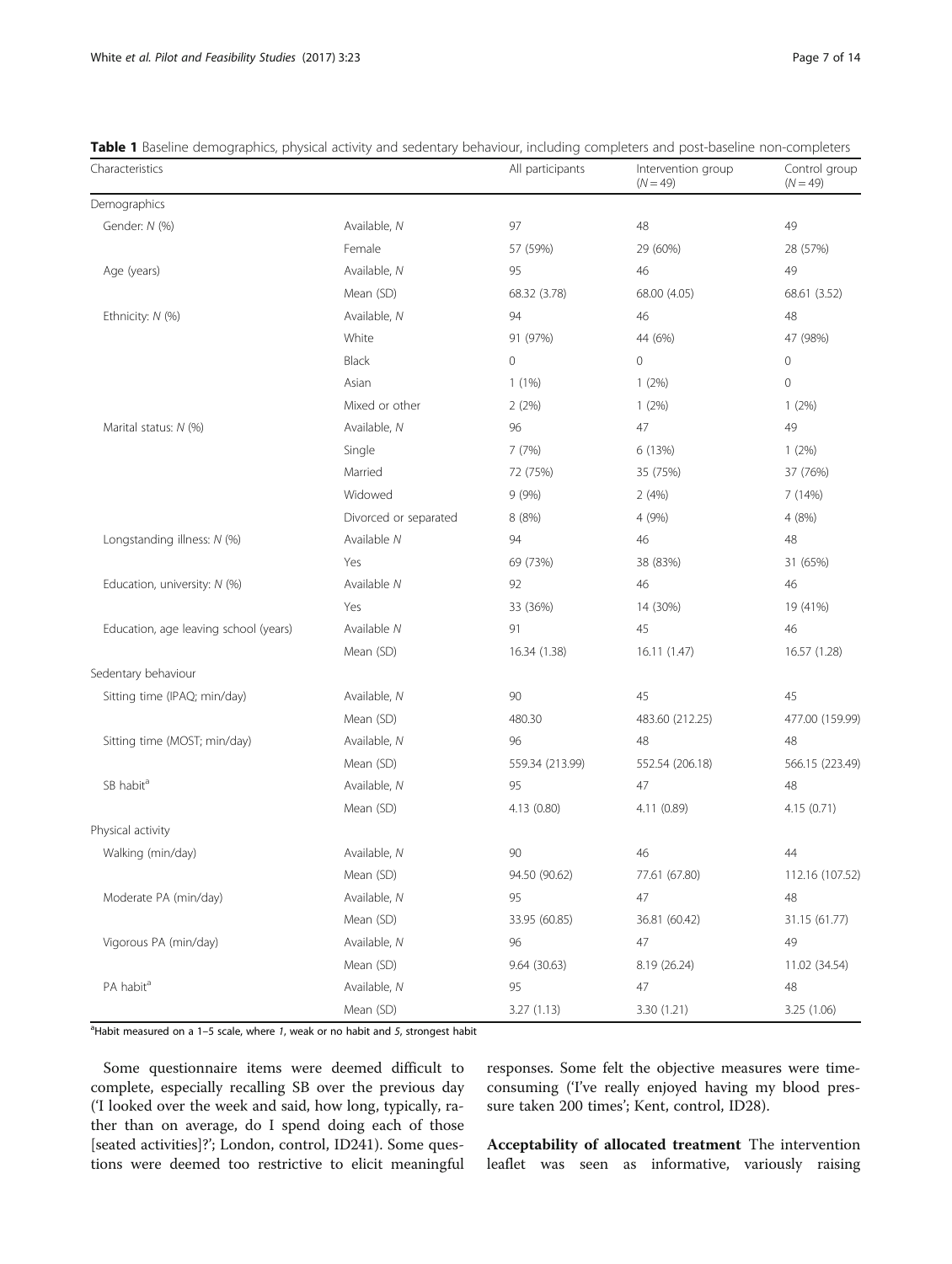<span id="page-7-0"></span>

| <b>Table 2</b> Mean total adherence to each tip ( $N = 39$ , intervention group only) |  |  |  |  |
|---------------------------------------------------------------------------------------|--|--|--|--|
|---------------------------------------------------------------------------------------|--|--|--|--|

| Tips                                                                                                                                                                                 | Mean total adherence (95% CI) | Range of mean weekly adherence rates |
|--------------------------------------------------------------------------------------------------------------------------------------------------------------------------------------|-------------------------------|--------------------------------------|
| 1. 'Leave the house daily: Ensure that you go out at least once a day.'                                                                                                              | 74.46% (65.41, 82.83)         | 65.57% (week 8 [W8])-79.85% (W3)     |
| 2. 'Make ad breaks active: When you watch TV, stand up or walk around<br>during breaks between programmes.'                                                                          | 49.92% (37.31, 61.85)         | 42.12% (W8)-58.97% (W2)              |
| 3. Take a stand: Stand up when waiting for a bus or train.'                                                                                                                          | 52.07% (41.03, 64.05)         | 38.46% (W8)-58.24% (W2)              |
| 4. Time to stretch: When sitting for long periods  set an alarm to go<br>off every 20 minutes. When it rings, stand up and stretch  as high<br>up as you can at least five times.'   | 48.72% (37.15, 59.92)         | 41.76% (W8)-55.68% (W4)              |
| 5. 'Rising and sinking: When standing by the sink in the kitchen<br>stand on your tip toes and then slowly drop back down onto your<br>heels. Do this five times, building up to 30. | 63.27% (52.23, 73.26)         | 50.92% (W8)-72.53% (W3)              |
| 6. Watch your step: Try to do at least 30 minutes of walking in total<br>over the course of the day.'                                                                                | 59.45% (48.46, 69.91)         | 54.58% (W8)-64.84% (W7)              |
| 7. 'Sit to stand with no hands: Each time you stand up, try doing it<br>without using your hands.'                                                                                   | 67.40% (56.46, 78.23)         | 49.08% (W8)-69.96% (W2)              |
| 8. 'Improve your posture: Stand with your back to the wall with your<br>heels two inches from it  and move the back of your head towards<br>the wall.'                               | 31.71% (20.46, 44.16)         | 28.57% (W3)-35.16% (W8)              |
| 9. 'Limber up:                                                                                                                                                                       |                               |                                      |
| 9a. Calf stretch                                                                                                                                                                     | 57.46% (44.91, 69.44)         | 53.11% (W8)-60.81% (W4)              |
| 9b. Chest stretch                                                                                                                                                                    | 53.38% (41.13, 65.56)         | 46.89% (W8)-57.51% (W3)              |
| 9c. Walk as if on a tightrope across the floor                                                                                                                                       | 39.67% (28.10, 51.23)         | 32.97% (W8)-45.42% (W6)              |
| 9d. March on the spot                                                                                                                                                                | 56.88% (46.78, 68.97)         | 52.01% (W2)-63.00% (W6)              |
| 9e. Walk your fingers up the wall                                                                                                                                                    | 38.51% (27.16, 50.13)         | 35.90% (W7)-41.39% (W6)              |
| 9f. Lift a tin of food in each hand.'                                                                                                                                                | 39.19% (27.37, 52.85)         | 35.16% (W2)-43.59% (W6)              |
| 10. 'Wall push-ups: do 10-push ups against a wall each morning.'                                                                                                                     | 55.42% (44.11, 66.82)         | 49.08% (W8)-61.54% (W6)              |

SD standard deviation, W week number. Observed range for all tips: 0–100%.

awareness of sitting time and the importance of PA ('it's a shock when you realise how long you actually sit'; Lincs, intervention, ID03), reminding participants of exercises they had not done for some time or suggesting new ways to be active in everyday settings. Several intervention recipients reported having recommended the leaflet to others. Some, however, felt that the intervention leaflet alone was insufficient to stimulate behaviour change and would benefit from endorsement from physicians.

Some wanted more compelling, physiological evidence for the benefits of the recommended activities, 'to prove that they are actually useful' (London, intervention, ID229), while some felt the leaflet was less applicable to them given their current levels of activity ('a lot of my time is spent … hoovering or doing the housework … and none of that is mentioned'; London, intervention, ID136). The illustrations within the intervention leaflet were valued by many ('the graphics … clearly clarified what you should be doing'; Kent, intervention, ID007), though some felt unable to identify with people depicted in the photographs ('they're a bit old'; London, intervention, ID136; 'I would have had a few more different nationalities on the front, it's … too white'; Kent, intervention, ID012).

Several participants thought the control factsheet was a useful reminder of the importance of exercise. Some felt, however, that it was 'rather densely packed with information' (London, control, ID001) and unclear, with no explicit definitions of exercise intensities. Others felt the recommendations lacked specificity, though many nonetheless attempted to adhere to them ('I would have liked some specific suggested exercises … I tried to get vigorous exercise, but [with] some special structured exercises I would have done even better'; Kent, control, ID006). Many felt it lacked novelty ('I'd be reluctant to give it to most of my friends, it would be a little insulting … they already know some of these things'; Lincs, control, ID004).

# Secondary outcomes: behaviour and habit Validation of self-report data

Among participants who wore activPAL devices, comparisons with objective accelerometry offered mixed support for the validity of self-report data. Small- to medium-sized positive associations were typically observed between objective sedentary and self-reported sitting time, with correlations ranging from  $r = .07$  to r = .47 [\[46\]](#page-13-0). Associations between step count and self-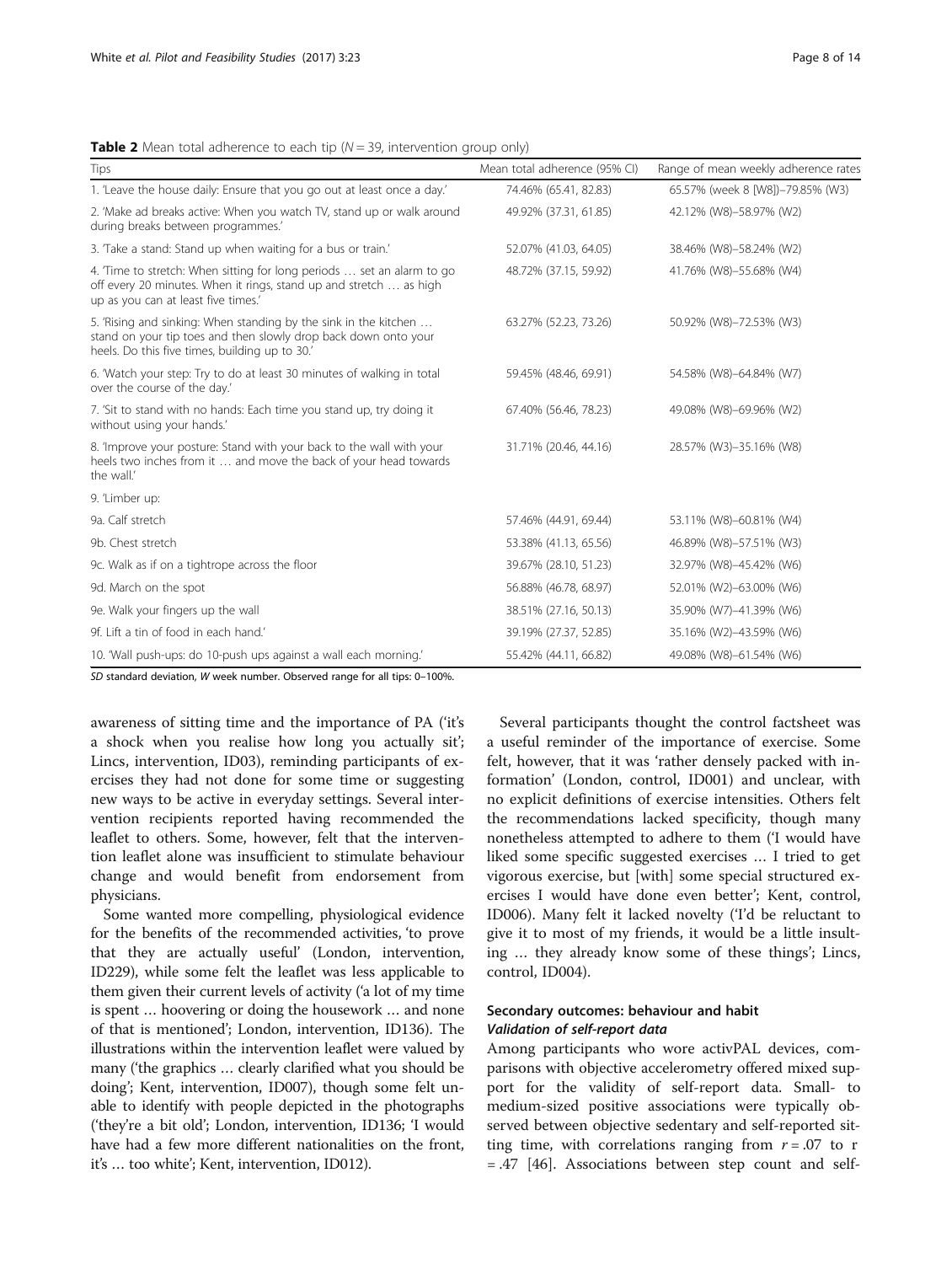reported walking and moderate PA (correlation coefficient [r] range: −.15–.61), and stepping time and walking and moderate PA (r range: −.15–.60), ranged from small negative- to medium-positive associations. Negligible associations were observed between step count or time and vigorous PA (r range: −.15–.01; Additional file [5](#page-11-0): Table S5).

# Changes in behaviour and habit

Both intervention and control groups reported notable decreases in SB using the IPAQ measure, and, to a lesser degree, using the MOST measure (Table 3). The intervention group reported increases in walking but the control group did not. Both groups reported increases in moderate and vigorous PA and PA habit between baseline and 12 weeks, with greater apparent increases in the control group. Behavioural data did not therefore meet our criterion for direct progression to a full trial.

Few changes were observed in health and wellbeing, though both groups notably increased in leg strength (see Additional file [6](#page-11-0): Table S6). Sensitivity analysis, accounting for non-completers, generated the same pattern of behaviour and habit changes (Additional file [7](#page-11-0): Table S7). Within the control group, decreases in SB habit strength were moderately associated with decreases in SB assessed via the MOST ( $\rho = .43$  [95%] CIs: .13, .64]; Additional file [8:](#page-11-0) Table S8), but no such association was found in the intervention group ( $\rho =$ −.02 [95% CIs: −.31, .27]. All other relationships

observed between SB or PA habit and behaviour change were small ( $\rho$  range: -.19-.16).

## Qualitative analysis

Behavioural and health changes Both intervention and control participants reported attempting to increase their PA ('I've been walking more; I walk into town'; Kent, control, ID28), though some did so in anticipation of questionnaire completion and a perceived accountability to researchers:

I had to prepare for [the visits] and say, oh, today is the day [when my physical activity is] going to count. (London, intervention, ID212)

Many intervention recipients reported that adherence to the recommended activities became habitual and less effortful:

I'm [no longer] checking the booklet and making a list, [but] I am thinking 'don't use your hands when you get up. […] I am doing these little things throughout the day but not consciously. (Lincs, ID03)

Several obstacles to the habit formation process were reported. One intervention recipient participant reported difficulty in forming habit due to their unpredictable lifestyle ('I did find it quite difficult to make it a sort of regular routine every day, because my days are all

|  | Table 3 Sedentary and physical activity behaviour and habit at baseline, 8 and 12 weeks, completers only |  |
|--|----------------------------------------------------------------------------------------------------------|--|
|--|----------------------------------------------------------------------------------------------------------|--|

|                              | Group        | $\mathcal N$ | Baseline                | 8 weeks                 | 12 weeks                |  |
|------------------------------|--------------|--------------|-------------------------|-------------------------|-------------------------|--|
|                              |              |              | Mean (95% CI)           | Mean (95% CI)           | Mean (95% CI)           |  |
| Sedentary behaviour          |              |              |                         |                         |                         |  |
| Sitting time (IPAQ; min/day) | Intervention | 35           | 501.49 (432.60, 576.68) | 435.43 (381.59, 488.40) | 408.43 (348.59, 471.99) |  |
|                              | Control      | 39           | 457.31 (117.99, 179.23) | 426.03 (144.18, 209.22) | 370.51 (317.74, 483.04) |  |
| Sitting time (MOST; min/day) | Intervention | 44           | 565.05 (509.64, 626.04) | 550.91 (492.73, 611.35) | 550.57 (492.73, 611.35) |  |
|                              | Control      | 43           | 569.77 (504.89, 635.91) | 541.16 (488.16, 595.33) | 530.28 (461.25, 595.22) |  |
| SB habit                     | Intervention | 44           | 4.09 (3.82, 4.36)       | 4.14 (3.82, 4.41)       | 3.95 (3.66, 4.20)       |  |
|                              | Control      | 42           | 4.10 (3.88, 4.29)       | 3.90 (3.62, 4.21)       | 3.98 (3.64, 4.26)       |  |
| Physical activity            |              |              |                         |                         |                         |  |
| Walking (min/day)            | Intervention | 38           | 71.84 (51.34, 93.15)    | 84.92 (63.09, 113.42)   | 85.13 (57.65, 122.62)   |  |
|                              | Control      | 40           | 114.88 (83.38, 149.12)  | 94.25 (72.51, 120.62)   | 101.75 (79.50, 126.38)  |  |
| Moderate PA (min/day)        | Intervention | 37           | 33.65 (15.55, 57.15)    | 36.62 (20.81, 53.38)    | 34.59 (19.06, 53.51)    |  |
|                              | Control      | 41           | 28.05 (12.80, 45.73)    | 46.95 (29.76, 63.78)    | 50.24 (28.42, 77.20)    |  |
| Vigorous PA (min/day)        | Intervention | 43           | 4.07 (0.00, 10.35)      | 16.98 (6.98, 29.30)     | 15.35 (5.35, 28.13)     |  |
|                              | Control      | 44           | 12.27 (3.41, 24.31)     | 21.84 (8.37, 38.06)     | 39.66 (18.75, 64.31)    |  |
| PA habit                     | Intervention | 44           | 3.25 (2.89, 3.59)       | 3.52 (3.16, 3.89)       | 3.66 (3.34, 3.95)       |  |
|                              | Control      | 42           | 3.33 (3.02, 3.62)       | 3.57(3.29, 3.81)        | 3.48 (3.14, 3.81)       |  |

N refers to sample size for within-group analyses using list-wise deletion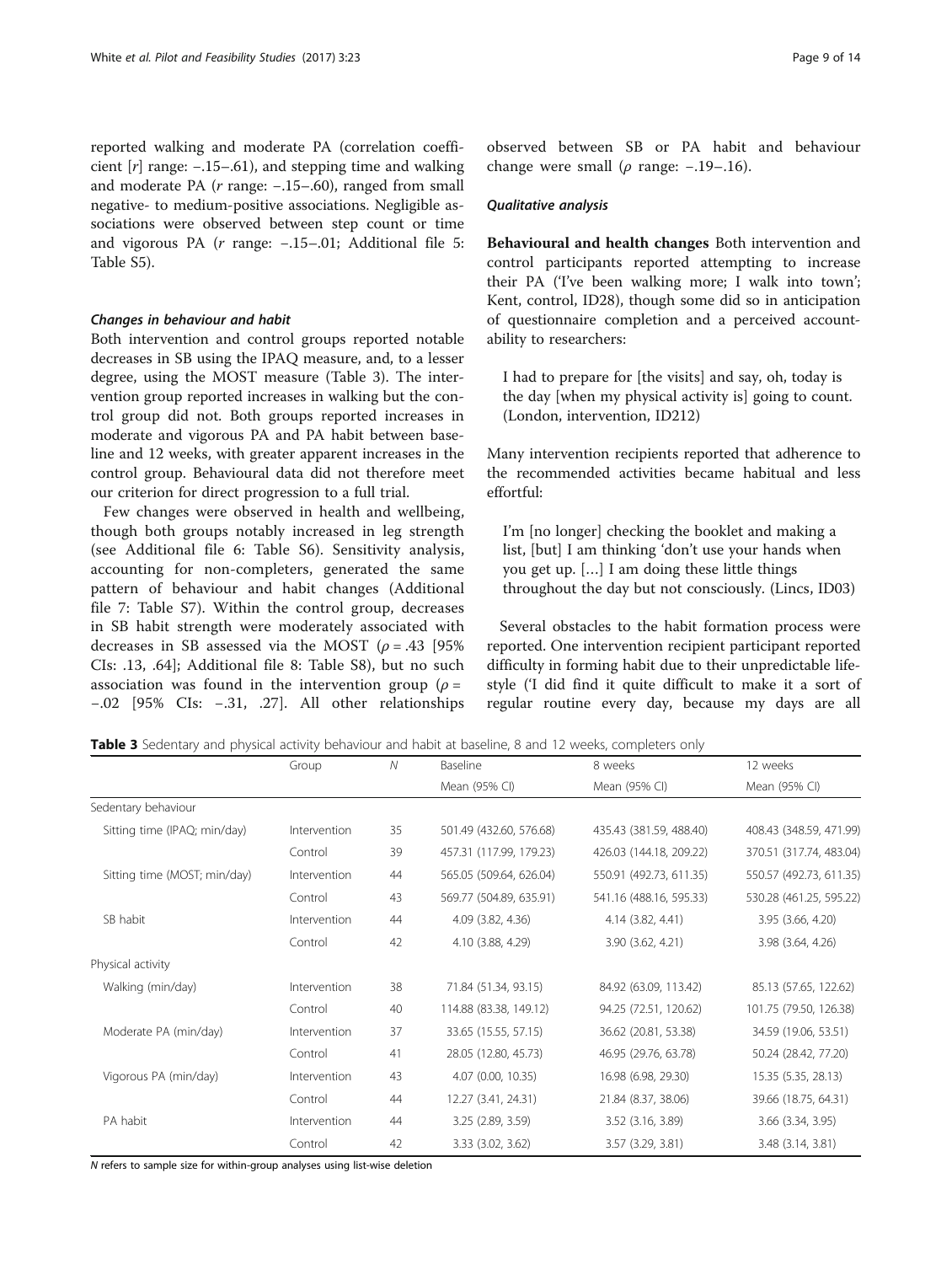different'; Kent, ID001). For those participating in the trial over the 2014–15 Christmas and New Year period, the holiday period disrupted regular behaviour and contexts, making it harder to adhere to the tips.

Participants in both groups reported various health improvements, including improvements in functioning ('I went out walking the other day and I was quite amazed at how quickly I was walking'; London, intervention, ID2136), physical fitness and sleep quality:

I never used to sleep properly at night, but since [participating in] this, the more exercise and the more activity I do before bed, I just get up once in the night and [sleep] straight until 6 in the morning. It's much better. (London, intervention, ID291)

# **Discussion**

This study assessed the feasibility of trial procedures and explored the potential for a habit-based intervention to reduce SB and increase PA among older adults. Posttreatment attrition was low (7%), and although one adverse event occurred, the intervention recipient affected was motivated and able to complete the study. The intervention was generally viewed favourably, and mean adherence to all tips and all weeks was above 50%. However, behaviour change findings were mixed: while the intervention group self-reported reductions in SB, and increases in PA and PA habit strength, observed changes did not appear to be consistently greater than those in a control group, which received a non-habit-based informational factsheet outlining PA and SB health impacts and guidelines. Negligible impacts were found on health and wellbeing outcomes. The patterns of SB and PA observed in our sample suggest that we may have failed to recruit the most sedentary and inactive older adults, who may stand to benefit most from displacing SB with light PA [\[15\]](#page-12-0).

Trial procedures met our criteria for progression to a definitive trial. Dropout (4/49 participants; 8%) was no higher than in the control condition (3/49; 6%) and was considerably lower than that observed in previous PApromotion interventions (17%, albeit the median of 22 studies over a 6-month period [\[45](#page-13-0)]). Only one related adverse event was recorded. Qualitative data indicated that the intervention booklet was informative, and positive changes were reported in behaviour and health outcomes. Quantitative data indicated that the intervention group reduced total SB and increased PA and PA habit. These results were achieved via a self-administered and 'lighter-touch' intervention—i.e. an information leaflet supplemented by self-monitoring tick-sheets—than previous interventions, which have also shown promise for changing older adults' SB and PA, but have predominantly involved objective monitoring and feedback, or

one-to-one behavioural counselling [[16](#page-12-0)–[21](#page-12-0)]. However, behaviour changes were generally no more pronounced among intervention recipients than among the control group. The intervention group reported increases in walking where the control group did not, but the control group reported apparently greater increases in moderate and vigorous PA. Previous interventions have rarely been tested alongside minimal-treatment controls, so their relative effectiveness has not been estimated. A more realistic reading of our results is that our intervention, in its current form, has the potential to impact SB and PA, but to no greater extent than does an existing, nontheory-based treatment. We will therefore refine the intervention further prior to undertaking a definitive trial.

There are several potential explanations for the intervention conferring no apparent advantage over the control treatment in generating behavioural change. One is that the intervention was of limited effectiveness. It was designed to displace SB with PA, by pairing a 'small changes' approach with habit-formation principles, to promote integration of light PA into normally sedentary routines. Given mean adherence of over 50%, it is possible that our activity recommendations were too 'light-touch' to yield measurable changes in behaviour, or of insufficient instrumental value to be integrated into everyday settings. Indeed, more ostensibly functional tips (e.g. 'leave the house daily', weekly adherence range 64–80%) were apparently better adhered to than were less functional tips (e.g. 'improve your posture', range 31–35%).

Differences between groups may have influenced behavioural outcomes. At baseline, the control group was generally more physically active than the intervention group, reporting less sitting time (on the IPAQ index), and more walking and vigorous PA time. These differences, which are likely attributable to chance given random allocation to treatment conditions, may have distorted true treatment effects. It might be expected that higher baseline activity would have imposed a ceiling effect on activity gains in the control group, lessening the impact of the control treatment, and so, by comparison, enhancing the apparent effectiveness of the intervention treatment. However, it is also possible that the more active control participants may have been more receptive to novel strategies to increase activity, such as focusing on reducing sitting time. Our future trial will control for baseline differences between groups to control for such potential confounders.

Alternatively, study procedures may have influenced behaviour. Our active control treatment, selected to explore whether our intervention represents an improvement on an existing freely available intervention, may have suppressed intervention effects. Educating people of the dangers of SB and benefits of PA, and providing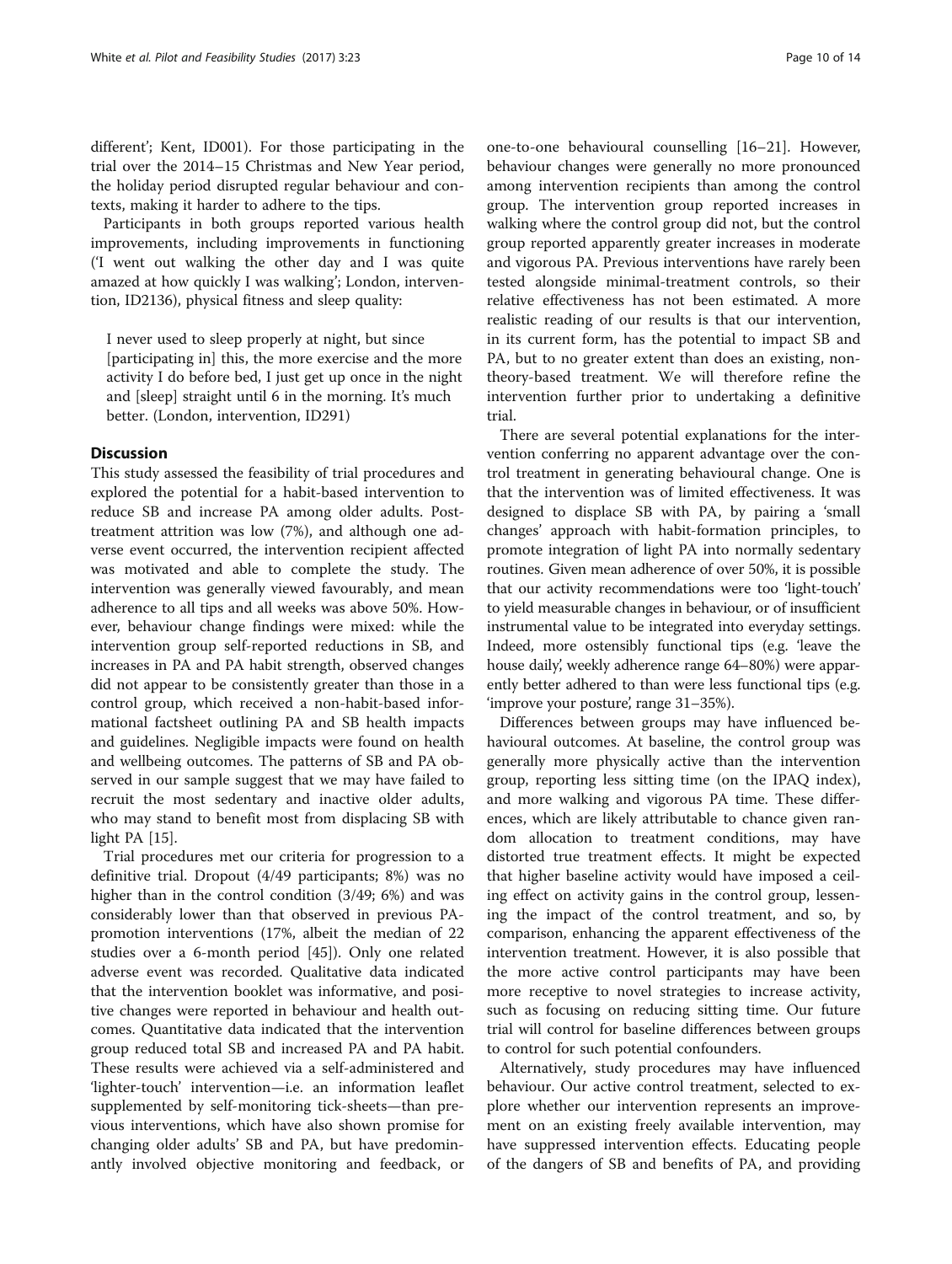targets for PA frequency, duration and intensity, may perhaps be sufficient to change SB and PA, given low public awareness of the health detriments of SB [[47](#page-13-0)–[49](#page-13-0)]. Additionally, some of our participants valued the intervention simply as a reminder of the importance of PA [[34\]](#page-12-0), and the control treatment may also have served this purpose. Treatment effects may also have been obscured by self-reported PA and SB data, the accuracy of which has been questioned [\[50](#page-13-0)]. Comparisons with objective accelerometry data among a subsample showed inconsistencies in the accuracy of self-reports over time. True effects may have been affected by fluctuating levels of noise arising from unstable SB and PA recall errors. Although objective data could not be captured at most sites due to resource constraints, our findings testify to the importance of objective measures of SB and PA for intervention evaluation purposes. We will seek to use accelerometry data to more reliably evaluate the intervention in a future trial.

We may also have failed to recruit those for whom the intervention would have most effect. We originally intended to recruit people with  $\geq 6$  leisure time hours (360 min) sitting per day, and ≤30 consecutive minutes of leisure time activity of  $\geq 3$  metabolic equivalents per week [\[33](#page-12-0)]. Early recruitment experiences suggested that those self-declaredly meeting these criteria at consent had increased their PA above this threshold at baseline, so the inactivity criterion was removed [[35\]](#page-12-0). Our sample self-reported, on average, 90 daily minutes of walking and 30 min of moderate PA at baseline, and a sizeable proportion of the sample reported less than 360 min of total SB on both indices at baseline. Our sample is thus unrepresentative of our intended target group of highly sedentary and inactive older adults. This may perhaps represent more favourable dispositions towards increasing PA and reducing SB among older adults who volunteered to take part in the study. Of 98 participants, 79 were recruited from three sites at which recruitment required eligible participants to initiate contact to express interest. This may have biased our sample towards more socially active older adults who tend to do more PA [[51](#page-13-0)].

# Next steps

Our trial protocol appeared sufficiently feasible to form the basis of a larger, definitive trial. However, we may further refine our recruitment methods. Our intervention has not yet been evaluated among the most sedentary and inactive older adults, who may benefit most from displacing sedentary time with light PA [\[15](#page-12-0)]. We will seek to more effectively reach the most sedentary and inactive older adults. Our preceding uncontrolled trial, for example, showed that it is feasible to recruit from sheltered housing, residents of which are typically both highly sedentary and inactive [[34,](#page-12-0) [52\]](#page-13-0). Further research might also explore whether our recommendations, or adaptations thereof, might be adopted for use among other populations characterized by SB and inactivity. An intervention aimed at reducing SB and promoting light PA may be of greater utility to the 'oldest-old' demographic (i.e. those aged 75+ years [[53](#page-13-0)]) as a means of preserving physical functioning, rather than the 60–74 years demographic targeted in the present study. The PA and SB recommendations set out in our intervention have been incorporated into a SB reduction intervention for patients with COPD, a clinical population characterized by low levels of PA and high SB [[54\]](#page-13-0).

While the feasibility of our protocol warrants a larger trial, it would seem prudent to refine the intervention further prior to any further evaluation. Both the specific habit-based recommendations set out in our intervention, and the guidelines for PA and SB set out in the control treatment, showed potential for modifying SB and PA. While advising on appropriate PA and SB goals can potentially reduce SB [[55](#page-13-0)], some participants felt that the control treatment could have been improved via the addition of more specific recommendations. A potentially fruitful next step may be to seek to incorporate elements of our habit-based approach, recommending integration of light PA into normally sedentary routines, into statements of PA and SB guidelines. This would produce a brief, self-administered and theory-based guidance document that not only advises on which behaviours people should adopt, but also how they may feasibly and sustainably do so, by making small adjustments to existing routines. Guidance on how to incorporate habit-formation techniques into brief advice is available [[32](#page-12-0), [56\]](#page-13-0).

# Conclusions

Trial procedures were feasible, and our habit-based intervention was acceptable, though it appeared to yield no greater behavioural change than did a nonhabit-based informational factsheet. Although intervention effects may have been suppressed due to high baseline PA and low SB levels among our sample, we will undertake further intervention development work prior to conducting a definitive trial. We will seek to explore the potential to combine elements of our intervention and to control treatments to enhance their effects and to more rigorously test a later iteration of the intervention among sedentary and inactive populations for whom changes in SB and PA would be most beneficial.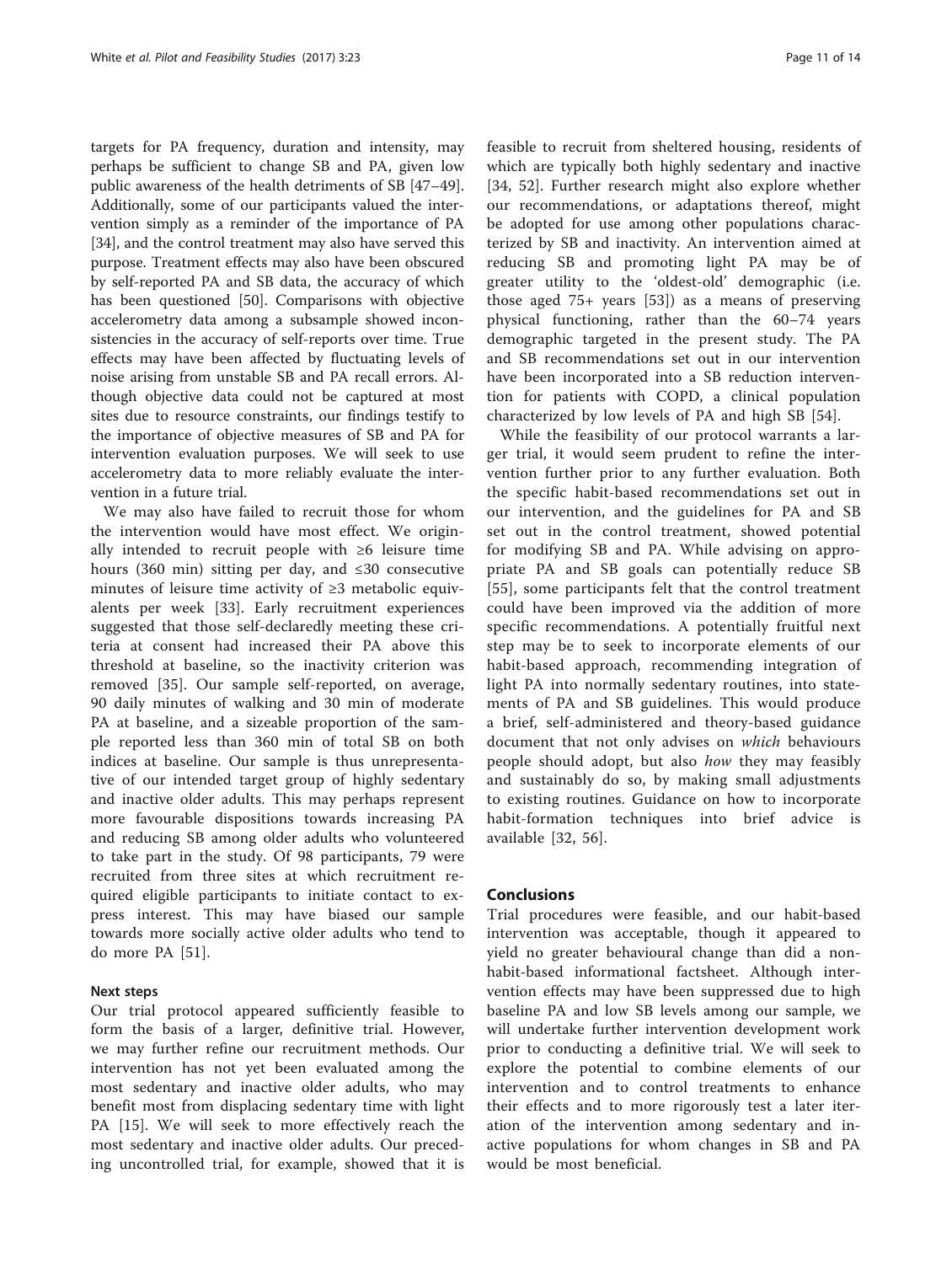# <span id="page-11-0"></span>**Endnotes**

 ${}^{1}$ Age criteria were imposed for two reasons. Firstly, age was used as a proxy for PA capability; the 'youngold' tend to have greater physical capacity for at least light intensity PA (roughly, those aged 60-74 [52]), relative to the 'oldest-old' (75+ years), for whom decline in physical functioning may impose limits on PA. Secondly, the ethics committee that reviewed procedures for the London site, originally the sole research site [35], stated that qualified health professionals would be required to screen participants aged 75y+ for suitability. We sought to standardise age eligibility criteria procedures across sites.

 $2$ The same mailout company and postal service have been used, without problems, by colleagues in our research centre for previous studies using similar recruitment designs. Thus, we view these mailing errors as one-off, incidental risks, rather than a prevailing risk to be considered for any future definitive trial.

# Additional files

[Additional file 1: Table S1.](dx.doi.org/10.1186/s40814-017-0139-6) Intervention content: description and component behaviour change techniques. (DOCX 15 kb)

[Additional file 2: Table S2.](dx.doi.org/10.1186/s40814-017-0139-6) Baseline demographics, physical activity and sedentary behaviour: trial completers vs non-completers. (DOCX 17 kb)

[Additional file 3: Table S3.](dx.doi.org/10.1186/s40814-017-0139-6) Duration of research visits across sites and time points. (DOCX 13 kb)

[Additional file 4: Table S4.](dx.doi.org/10.1186/s40814-017-0139-6) Mean total per-week adherence to intervention tips, weeks  $2-8$  ( $N = 40$ , intervention group only). (DOCX 16 kb)

[Additional file 5](dx.doi.org/10.1186/s40814-017-0139-6) Table S5. Correlations between objective and selfreported activity data. (DOCX 16 kb)

[Additional file 6: Table S6.](dx.doi.org/10.1186/s40814-017-0139-6) Health and wellbeing at baseline, 8 and 12 weeks, completers only. (DOCX 19 kb)

[Additional file 7: Table S7.](dx.doi.org/10.1186/s40814-017-0139-6) Behaviour, habit, health and wellbeing at baseline, 8 and 12 weeks, using baseline-observation-carried-forward imputation. (DOCX 20 kb)

[Additional file 8: Table S8.](dx.doi.org/10.1186/s40814-017-0139-6) Correlations between changes in habit and behaviour over 8 weeks by group, completers only. (DOCX 14 kb)

#### Abbreviations

ANOVA: Analysis of variance; COPD: Chronic obstructive pulmonary disease; GP: General practitioner; ID: Identification code; IPAQ: International physical activity questionnaire; M: Mean; MOST: Measure of older adults' sedentary time; NHS: National Health Service; PA: Physical activity; RCT: Randomised controlled trial; SB: Sedentary behaviour; SD: Standard deviation; UK: United Kingdom; W: Week

#### Acknowledgements

The authors thank: Jane Wardle, who helped to conceive the original ideas for the intervention and died prior to the drafting of this manuscript; Diane Brennan, Lizwi Nyathi, Gillian Carey, Nikki Crisp, Ana Glennon, Tracy McCranor, Lizwi Nyathi, Caroline Sunderland, Emma Young and Annette Woods for modification and implementation of study procedures and data collection at the Kent, Lincolnshire and Surrey sites; Melis Anaturk, Eimear O'Shaughnessy, and Ingela Thuné-Boyle, for assistance in collecting data at the London sites; Malgorzata Heinrich and Rose Wilson for randomising participants; Jill Francis, Sybil Myerson, Irwin Nazareth, Mareeni Raymond and Emmanuel Stamatakis, who sat on the trial steering committee that oversaw and advised on the conduct of the research; and members of an expert

panel that helped to develop the tips included in the intervention booklet: Katherine Brooke-Wavell, Mike Catt, Lindy Clemson, Sheena Gawler, Eric Hall, Tess Harris, Ngaire Kerse, Norman Lazarus, Lilian Lechner, Dan Lee, Jane Simmonds, Dawn Skelton, Martyn Standage, Afroditi Stathi and Rob van Bree.

#### Funding

The project is supported by a grant from the National Prevention Research Initiative (MR/J000396/2; see [http://www.mrc.ac.uk/research/initiatives/](http://www.mrc.ac.uk/research/initiatives/national-prevention-research-initiative-npri/) [national-prevention-research-initiative-npri/\)](http://www.mrc.ac.uk/research/initiatives/national-prevention-research-initiative-npri/). The funding partners relevant to this award are the following: Alzheimer's Research Trust; Alzheimer's Society; British Heart Foundation; Cancer Research UK; Chief Scientist Office, Scottish Government Health Directorate; Department of Health; Diabetes UK; Economic and Social Research Council; Health and Social Care Research and Development Division of the Public Health Agency; Medical Research Council; Stroke Association; Wellcome Trust; Welsh Assembly Government; and World Cancer Research Fund. The funding partners have had no role in the study design, writing of this manuscript or decision to submit this manuscript for publication. The funding partners had no role in study design; collection, management, analysis or interpretation of data; writing of the report; or decision to submit for publication the work described in this paper for publication.

Publication of this article was funded by King's College London.

#### Availability of data and materials

All data and materials are freely available on request from the corresponding author.

#### Authors' contributions

BG was Chief Investigator on the trial. BG, KRF, MH, SI, BJJ and NT designed the intervention, trial and procedures. IW and RM collected the data. IW and DA entered the data, a subsample of which was independently verified by SS and SB. BG and LS designed the analysis protocol. IW, DA, SS and RM analysed the quantitative data. IW, SB and BG coded the qualitative data. IW and BG drafted the manuscript, which was iteratively refined following input from all authors. All authors read and approved the final submission.

#### Authors' information

BJJ was supported by the National Institute for Health Research postdoctoral fellowship (PDF-2010-03-23). MH was supported by the British Heart Foundation (RE/10/005/28296). The views expressed in this publication are those of the author(s) and not necessarily those of the National Institute for Health Research, the Department of Health, or the British Heart Foundation.

#### Competing interests

All authors declare that they have no competing interests.

#### Consent for publication

All participants provided full written consent for their anonymised data to be used in published reports of study findings.

#### Ethics approval and consent to participate

All procedures described in this study were approved by the Bromley NHS Research Ethics Committee (ref 13/LO/1549). All participants provided full informed written consent to participate.

# Publisher's Note

Springer Nature remains neutral with regard to jurisdictional claims in published maps and institutional affiliations.

#### Author details

<sup>1</sup> Health Behaviour Research Centre, Department of Epidemiology and Public Health, University College London, London, UK.<sup>2</sup>The Cambridge Centre for Sport and Exercise Sciences, Department of Life Sciences, Anglia Ruskin University, Cambridge, UK.<sup>3</sup> Research Department of Primary Care and Population Health, University College London, London, UK. <sup>4</sup>Department of Psychology, Institute of Psychiatry, Psychology and Neuroscience, King's College London, De Crespigny Park, London SE5 8AF, UK. <sup>5</sup>Centre for Music Performance Research, Royal Northern College of Music, Manchester, UK. 6 Centre for Exercise, Nutrition and Health Sciences, University of Bristol, Bristol, UK. <sup>7</sup>National Centre for Sport and Exercise Medicine, Loughborough University, Loughborough, UK. <sup>8</sup> Population Health Domain Physical Activity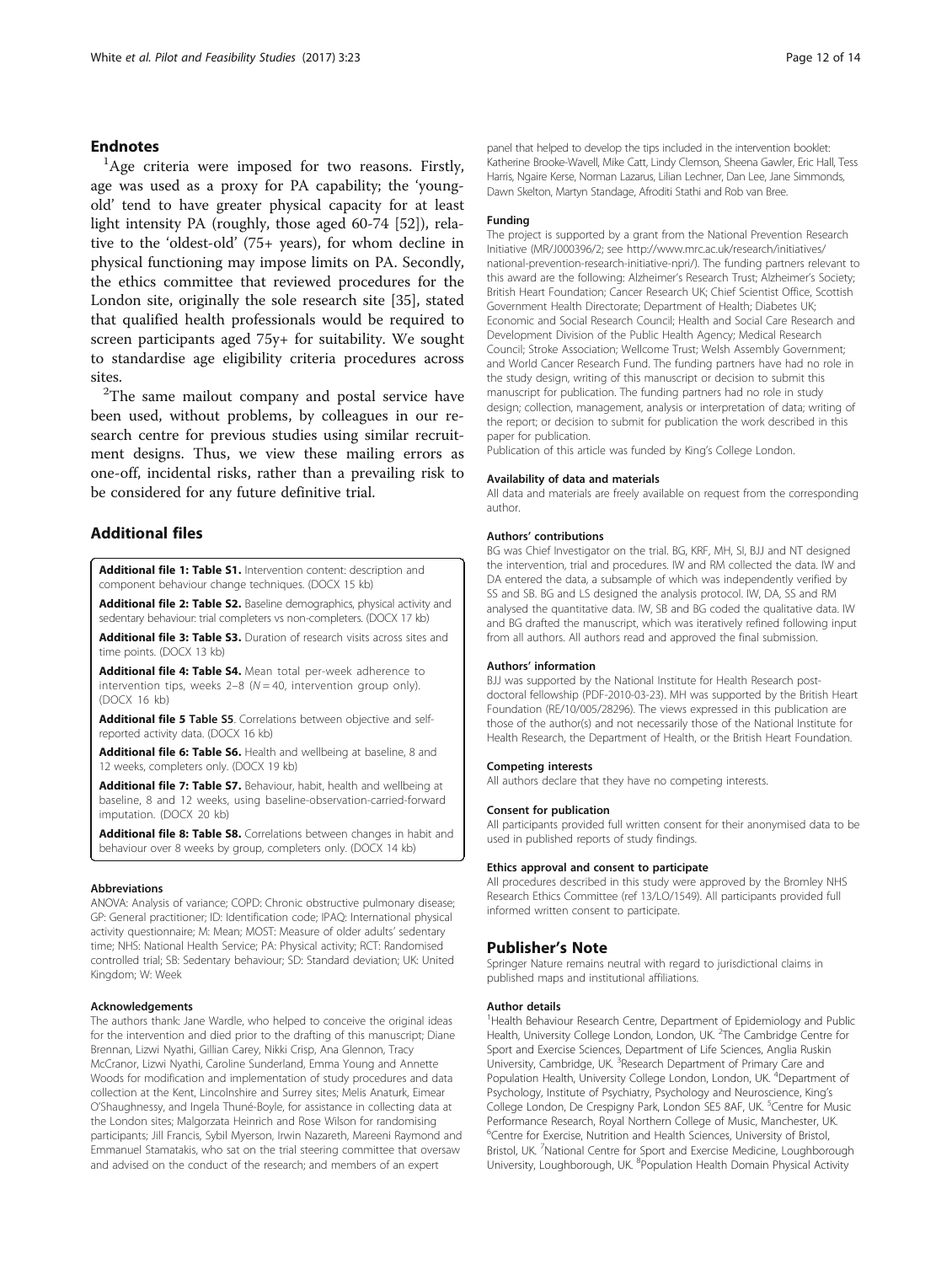<span id="page-12-0"></span>Research Group, Department of Epidemiology and Public Health, University College London, London, UK. <sup>9</sup>UCL Department of Civil, Environmental and Geomatic Engineering, University College London, London, UK.

# Received: 23 September 2016 Accepted: 14 April 2017 Published online: 08 May 2017

#### References

- 1. Warburton DE, Nicol CW, Bredin SS. Health benefits of physical activity: the evidence. Can Med Assoc J. 2006;174:801–9.
- Sedentary Behaviour Research Network. Standardized use of the terms "sedentary" and "sedentary behaviours". Appl Physiol Nutr Metab. 2012;37: 540–2.
- Katzmarzyk PT, Church TS, Craig CL, Bouchard C. Sitting time and mortality from all causes, cardiovascular disease, and cancer. Med Sci Sports Exerc. 2009;41:998–1005.
- 4. Koster A, Caserotti P, Patel KV, Matthews CE, Berrigan D, Van Domelen DR, et al. Association of sedentary time with mortality independent of moderate to vigorous physical activity. PLoS One. 2012;7:e37696.
- 5. Gennuso KP, Gangnon RE, Matthews CE, Thraen-Borowski KM, Colbert LH. Sedentary behavior, physical activity, and markers of health in older adults. Med Sci Sports Exerc. 2013;45:1493–500.
- 6. Ekelund U, Steene-Johannessen J, Brown WJ, Fagerland MW, Owen N, Powell KE, et al. Does physical activity attenuate, or even eliminate, the detrimental association of sitting time with mortality? A harmonised metaanalysis of data from more than 1 million men and women. Lancet. 2016. doi[:10.1016/S0140-6736\(16\)30370-1.](http://dx.doi.org/10.1016/S0140-6736(16)30370-1)
- 7. Bennie JA, Chau JY, van der Ploeg HP, Stamatakis E, Do A, Bauman A. The prevalence and correlates of sitting in European adults—a comparison of 32 Eurobarometer-participating countries. Int J Behav Nutr Phys Act. 2013; 10:1–13.
- 8. Harvey JA, Chastin SF, Skelton DA. Prevalence of sedentary behavior in older adults: a systematic review. Int J Environ Res Public Health. 2013;10:6645–61.
- Jefferis BJ, Sartini C, Shiroma E, Whincup PH, Wannamethee SG, Lee IM. Duration and breaks in sedentary behaviour: accelerometer data from 1566 community-dwelling older men (British Regional Heart Study). Br J Sports Med. 2015;49:1591–4.
- 10. Matthews CE, Chen KY, Freedson PS, Buchowski MS, Beech BM, Pate RR, et al. Amount of time spent in sedentary behaviors in the United States, 2003– 2004. Am J Epidemiol. 2008;167:875–81.
- 11. Smith L, Gardner B, Fisher A, Hamer M. Patterns and correlates of physical activity behaviour over 10 years in older adults: prospective analyses from the English Longitudinal Study of Ageing. BMJ Open. 2015;5:e007423.
- 12. Ford ES, Caspersen CJ. Sedentary behaviour and cardiovascular disease: a review of prospective studies. Int J Epidemiol. 2012;41:1338–53.
- 13. Hamer M, Stamatakis E, Steptoe A. Effects of substituting sedentary time with physical activity on metabolic risk. Med Sci Sports Exerc. 2014;46:1946–50.
- 14. Reger B, Cooper L, Booth-Butterfield S, Smith H, Bauman A, Wootan M, et al. Wheeling walks: a community campaign using paid media to encourage walking among sedentary older adults. Prev Med. 2002;35:285–92.
- 15. Smith L, Ekelund U, Hamer M. The potential yield of non-exercise physical activity energy expenditure in public health. Sports Med. 2015;45:449–52.
- 16. Fitzsimons CF, Kirk A, Baker G, Michie F, Kane C, Mutrie N. Using an individualised consultation and activPAL feedback to reduce sedentary time in older Scottish adults: results of a feasibility and pilot study. Prev Med. 2013;57:718–20.
- 17. Gardiner PA, Eakin EG, Healy GN, Owen N. Feasibility of reducing older adults' sedentary time. Am J Prev Med. 2011;41:174–7.
- 18. Lewis L, Rowlands AV, Gardiner P, Standage M, English C, Olds T. Small Steps: Preliminary effectiveness and feasibility of an incremental goal-setting intervention to reduce sitting time in older adults. Maturitas. 2016;85:64–70.
- 19. Rosenberg DE, Gell NM, Jones SM, Renz A, Kerr J, Gardiner PA, et al. The feasibility of reducing sitting time in overweight and obese older adults. Health Educ Behav. 2015;42:669–76.
- 20. Kerr J, Takemoto M, Bolling K, Atkin A, Carlson J, Rosenberg D, et al. Twoarm randomized pilot intervention trial to decrease sitting time and increase sit-to-stand transitions in working and non-working older adults. PLoS One. 2016;11:e0145427.
- 21. King AC, Hekler EB, Grieco LA, Winter SJ, Sheats JL, Buman MP, et al. Harnessing different motivational frames via mobile phones to promote

daily physical activity and reduce sedentary behavior in aging adults. PLoS ONE. 2013;8:e62613.

- 22. Rothman AJ, Sheeran P, Wood W. Reflective and automatic processes in the initiation and maintenance of dietary change. Ann Behav Med. 2009;38 Suppl 1:S4–17.
- 23. Gardner B. A review and analysis of the use of 'habit' in understanding, predicting and influencing health-related behaviour. Health Psychol Rev. 2015;9:277–95.
- 24. Phillips LA, Gardner B. Habitual exercise instigation (vs. execution) predicts healthy adults' exercise frequency. Health Psychol. 2016;35:69–77.
- 25. Gardner B, Lally P. Does intrinsic motivation strengthen physical activity habit? Modeling relationships between self-determination, past behaviour, and habit strength. J Behav Med. 2013;36:488–97.
- 26. Danner UN, Aarts H, de Vries NK. Habit formation and multiple means to goal attainment: repeated retrieval of target means causes inhibited access to competitors. Pers Soc Psych Bull. 2007;33:1367–79.
- 27. Gardner B, Sheals K, Wardle J, McGowan L. Putting habit into practice, and practice into habit: a process evaluation and exploration of the acceptability of a habit-based dietary behaviour change intervention. Int J Behav Nutr Phys Act. 2014;11:135.
- 28. Rebar AL, Elavsky S, Maher JP, Doerksen SE, Conroy DE. Habits predict physical activity on days when intentions are weak. J Sport Exerc Psychol. 2014;36:157–65.
- 29. Lally P, Van Jaarsveld CH, Potts HW, Wardle J. How are habits formed: Modelling habit formation in the real world. Eur J Soc Psych. 2010;40: 998–1009.
- 30. Ashe MC, Winters M, Hoppmann CA, Dawes MG, Gardiner PA, Giangregorio LM, et al. "Not just another walking program": everyday activity supports you (EASY) model—a randomized pilot study for a parallel randomized controlled trial. Pilot Feasibility Studies. 2015;1:1–12.
- 31. Clemson L, Fiatarone Singh MA, Bundy A, Cumming RG, Manollaras K, O'Loughlin P, et al. Integration of balance and strength training into daily life activity to reduce rate of falls in older people (the LiFE study): randomised parallel trial. BMJ. 2012;345:e4547.
- 32. Gardner B, Lally P, Wardle J. Making health habitual: the psychology of 'habit-formation' and general practice. Brit J Gen Pract. 2012;62:664–6.
- 33. Gardner B, Thune-Boyle I, Iliffe S, Fox KR, Jefferis BJ, Hamer M, et al. 'On Your Feet to Earn Your Seat', a habit-based intervention to reduce sedentary behaviour in older adults: study protocol for a randomized controlled trial. Trials. 2014;15:368.
- 34. Matei R, Thune-Boyle I, Hamer M, Iliffe S, Fox KR, Jefferis BJ, et al. Acceptability of a theory-based sedentary behaviour reduction intervention for older adults ('On Your Feet to Earn Your Seat'). BMC Pub Health. 2015;15:606.
- 35. Gardner B, Smith L, Aggio D, Iliffe S, Fox KR, Jefferis BJ, et al. 'On Your Feet to Earn Your Seat': update to randomised controlled trial protocol. Trials. 2015;16:330.
- 36. Department of Health, UK. Start active, stay active: a report on physical activity from the four home countries' chief medical officers. London: Department of Health; 2011.
- 37. Sealed Envelope. [www.sealedenvelope.com.](http://www.sealedenvelope.com/)
- 38. Physical guidelines for older adults (65+ years). In [www.nhs.uk/Livewell/](http://www.nhs.uk/Livewell/fitness/Documents/older-adults-65-years.pdf) [fitness/Documents/older-adults-65-years.pdf](http://www.nhs.uk/Livewell/fitness/Documents/older-adults-65-years.pdf).
- 39. Craig CL, Marshall AL, Sjostrom M, Bauman AE, Booth ML, Ainsworth BE, et al. International physical activity questionnaire: 12-country reliability and validity. Med Sci Sports Exerc. 2003;35:1381–95.
- 40. Kurtze N, Rangul V, Hustvedt BE. Reliability and validity of the international physical activity questionnaire in the Nord-Trondelag health study (HUNT) population of men. BMC Med Res Methodol. 2008;8:63.
- 41. Gardiner PA, Clark BK, Healy GN, Eakin EG, Winkler EA, Owen N. Measuring older adults' sedentary time: reliability, validity, and responsiveness. Med Sci Sports Exerc. 2011;43:2127–33.
- 42. Grant PM, Ryan CG, Tigbe WW, Granat MH. The validation of a novel activity monitor in the measurement of posture and motion during everyday activities. Br J Sports Med. 2006;40:992–7.
- 43. Verplanken B, Orbell S. Reflections on past behavior: a self-report index of habit strength. J Appl Soc Psychol. 2003;33:1313–30.
- 44. Gardner B, Abraham C, Lally P, de Bruijn GJ. Towards parsimony in habit measurement: testing the convergent and predictive validity of an automaticity subscale of the Self-Report Habit Index. Int J Behav Nutr Phys Act. 2012;9:102.